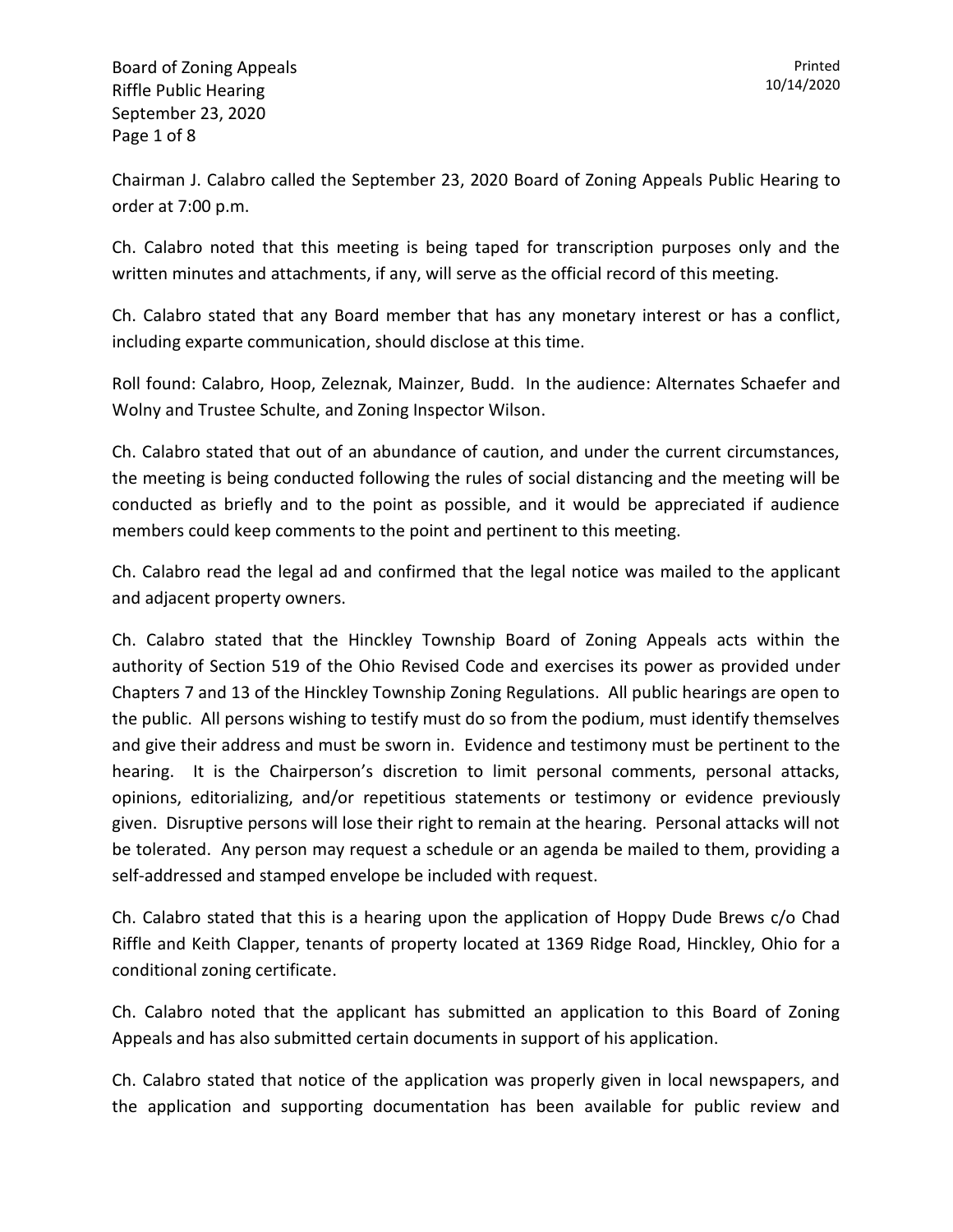Board of Zoning Appeals Riffle Public Hearing September 23, 2020 Page 2 of 8

comments. Ch. Calabro stated there have been no phone calls or emails and no residents have visited regarding this application. A letter was received from Hinckley Zoning Commission Chairman Kalina which was read into the record by Ch. Calabro. Ch. Calabro polled the Board as to whether they received the packet of information and inspected the property at 1369 Ridge Road, Hinckley, Ohio 44233.

**Response: Calabro – yes and yes inspected on 9/19/2020, Hoop – yes and yes inspected on 9/19/2020, Zeleznak – yes and yes inspected on 9/19/2020, Mainzer – yes and yes inspected on 9/19/2020, Budd – yes and yes inspected on 9/19/2020.**

Ch. Calabro noted that each member of the Board of Zoning Appeals has been provided a copy of the application and supporting documentation.

Ch. Calabro stated that written communication from persons not present this evening may include communication that are not made by affidavit because these communications are made by persons not under oath they are not accepted by this Board. Written communication may include writing by affidavit by persons not present this evening and therefore cannot be subjected to cross examination These affidavits will not be given much weight, if any, in the decision of the Board on this matter.

Ch. Calabro stated that the Board has the power to grant an applicant's request for a conditional zoning certificate.

Ch. Calabro stated that all people that wish to give testimony will be sworn in individually and testimonies, if any, shall be given from the podium.

## **Chad Riffle, 2474 Forest Drive, Hinckley, OH.**

Mr. Chad Riffle, applicant, was sworn in accordingly by Ch. Calabro.

## **Keith Clapper, 17412 Sheldon Road, Brook Park, OH**

Mr. Keith Clapper, applicant, was sworn in accordingly by Ch. Calabro.

Ch. Calabro asked the applicants to provide to the Board a brief summary of their request.

Mr. Riffle explained that Hoppy Dudes Brew would like to use the space located at 1369 Ridge Road as a brewery and tavern. They are working through the process with the State and Federal agencies to obtain their A1C1 license and one of the requirements is to have a building that is approved by the local authority to use as a brewery. The purpose at the property is to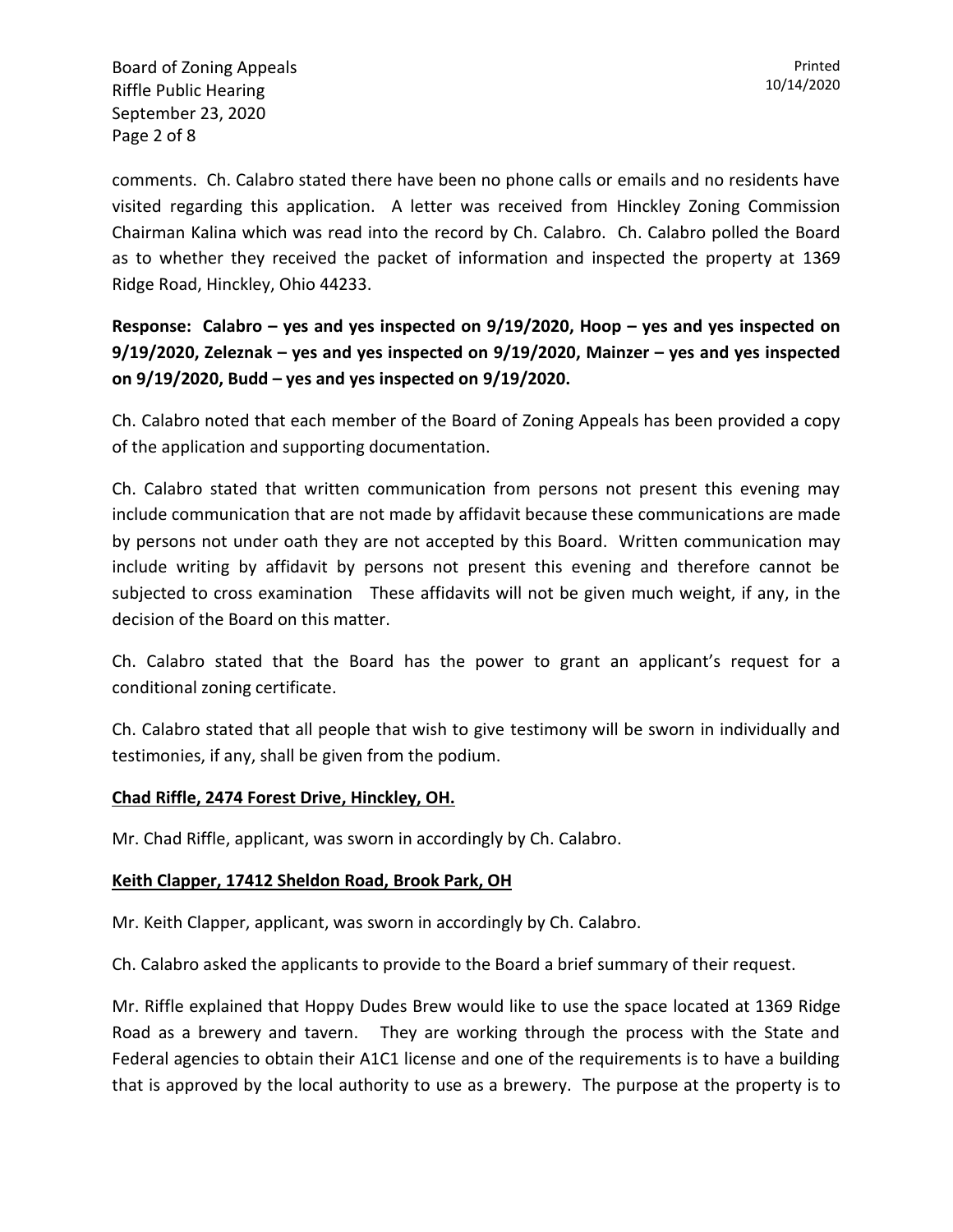Board of Zoning Appeals Riffle Public Hearing September 23, 2020 Page 3 of 8

brew, they are currently brewing at home and once they have the license, they would like to open a tap room at the Ridge Road location so people can come in for tastings and purchase. They would like to develop a relationship with Fosters across the street to provide them their beer and also provide additional business for Fosters since they will not be serving food at their location so people can go across the street to Fosters to eat. Eventually what they would like to do, if permitted, is expand their business within the Township.

Mr. Zeleznak asked what hours they are considering once they open to the public.

Mr. Riffle stated that both applicants have full time jobs and they want to be cognizant of current tenants, so they will be open later in the evening. They don't want to interfere with the current businesses and they have to keep their current jobs until they are established so they will only be able to open on weekends, most likely Friday, Saturday and Sunday to begin with.

Mr. Budd asked if they could be more specific as to the times they would be open. Mr. Riffle stated they would probably be open about 6:00 p.m. on Friday around the time the beauty shop closes. And they would be open longer on Saturday and Sunday most likely open at 1:00 p.m. There will not be any brewing when people are there due to the odor from the brewing which is similar to the smell of bread.

Mr. Zeleznak asked if there will be odors outside. Mr. Riffle stated the exhaust will move the odors outside and the smell is not a horrible smell. Mr. Riffle stated that the brewing process produces an odor similar to baking bread or brownies.

Mr. Zeleznak stated that he assumes it will be a fairly quiet operation. Mr. Riffle stated that most of the noise would come from the music they play while brewing. Mr. Clapper stated that they will not be selling anything for at least 6 months because they have to obtain the license from the State first and that takes at least four to six months.

Ch. Calabro asked if they need the location established and approved before they can apply for the license and the applicants stated that is correct, that is a requirement of the State of Ohio.

Ch. Calabro asked if all business operations will take place indoors. Mr. Riffle stated all brewing will be done inside. Ch. Calabro asked if there were any concerns regarding parking due to the other tenants' businesses and Mr. Riffle stated there are 40 parking spaces at the site and they will be open during evening hours and during off hours for the other tenants so there shouldn't be an issue with the parking.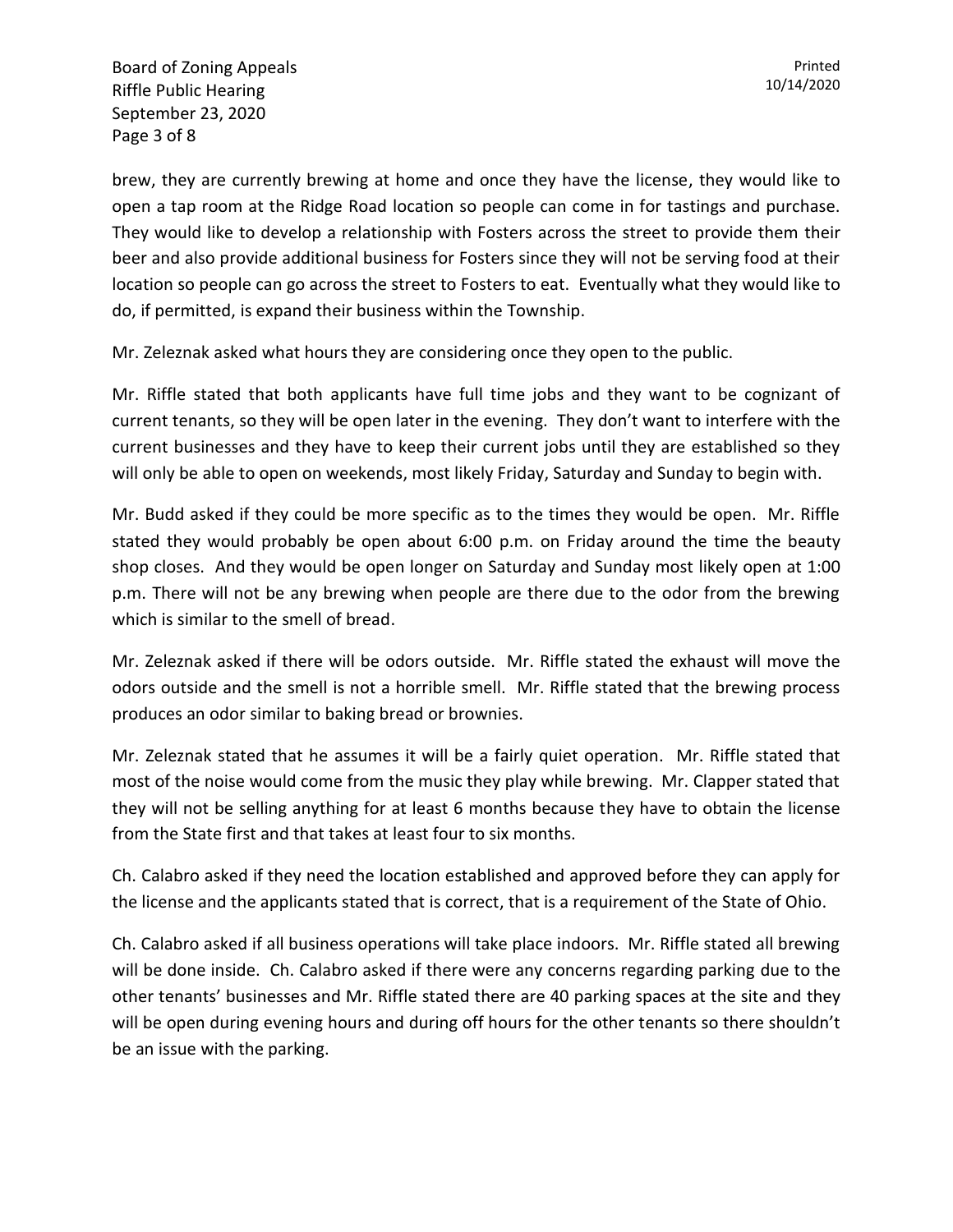Board of Zoning Appeals Riffle Public Hearing September 23, 2020 Page 4 of 8

Ms. Mainzer asked what time their business would close. Mr. Riffle stated that currently the State of Ohio requires an 11:00 p.m. closing time. Additionally, with the A1C1 license they are restricted to an 11:00 p.m. shut down. They would need a different license to stay open later. Ms. Mainzer asked if they are planning to serve food and Mr. Riffle stated no food except for possibly a bag of chips.

Ch. Calabro asked if they will be brewing while people are there for tastings and Mr. Riffle stated no. Ch. Calabro questioned the location of the burners to where people would be sitting. Mr. Riffle stated that their intention is to move the equipment when they are serving so it won't be used while they are serving people and will be behind doors. Ch. Calabro asked what the capacity is and Mr. Riffle stated that they received their certificate of occupancy from the County and that shows 32, however, that is not likely. Mr. Riffle stated he discussed with the Hinckley Fire Department and was told the maximum occupancy would be 18.

Mr. Budd asked if they are bottling at that location and if so where is the equipment. Mr. Riffle stated they don't have the equipment for bottling. Mr. Budd asked what type of refrigeration equipment they have and Mr. Riffle stated they have one refrigerator, which is all they intend to put in at this time, once they get larger they'll add more. Mr. Clapper stated they have storage racks, they won't be producing large quantities of the product initially. Mr. Budd asked for confirmation that the brewing process will be done when there are no customers in the building and Mr. Riffle confirmed that is correct. Mr. Clapper stated that sanitation is a top priority so they don't want a lot of people around when they are brewing.

Mr. Budd asked if a situation arises when they are at capacity and more people show up how will they handle that. Mr. Riffle stated they will have to ask the people to wait outside until people leave.

Ch. Calabro asked if the shared bathroom is an issue with the State. Mr. Riffle stated they haven't gotten any information from the State yet regarding that, but they have heard from their representative at the State that they will be required to clean up the bathroom area, clear the clutter and make sure there is room for 2-way traffic in that area. Ch. Calabro asked if that is the only bathroom for the salon and the space and Mr. Riffle stated yes.

Ch. Calabro asked if there were any other questions or comments from the Board. There were none.

Ch. Calabro asked if there was anyone from the audience that wished to speak.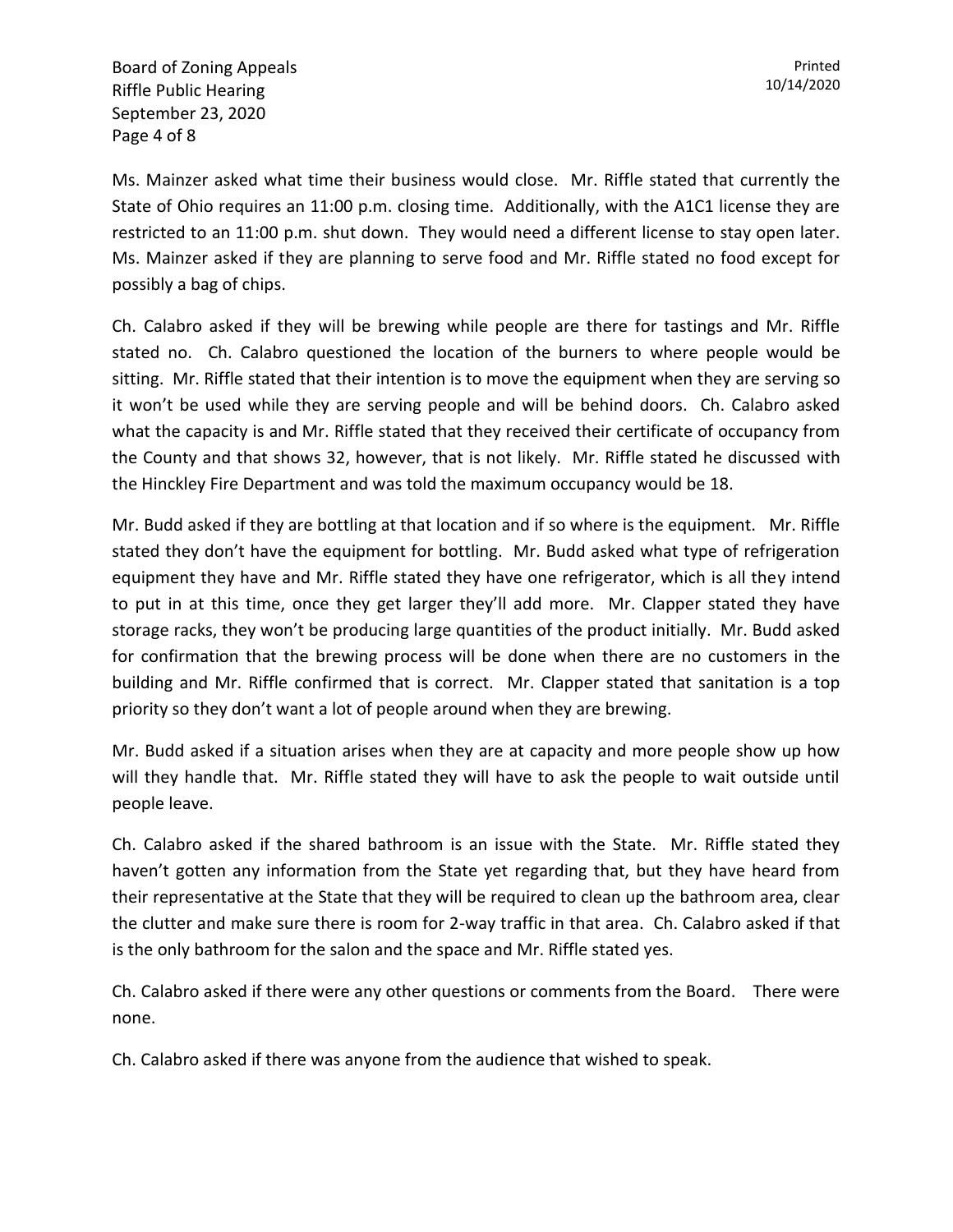## **Tom Vanover, 1388 Ridge Road, Hinckley, Ohio**

Ch. Calabro swore in Mr. Vanover.

Mr. Vanover stated they own the beverage store and doughnut shop across the street from the proposed brewery and he had some questions regarding production. Ch. Calabro stated he can address the Board with his questions and then they will be answered by the applicant.

Mr. Vanover asked what is the plan for the spent water and spent grain produced by this operation. Also, what is the plan for bottling and distribution, will it be done in bottles or kegs, how will that be done and when they move from 6 brew stands or move to larger brew stands what does that plan look like, specifically to the facility and their traffic plan regarding distribution and deliveries. They also wanted to ask about the occupancy of the business, he would like verification that the zoning approvals, despite what the certificate of occupancy states, would require a limited occupancy.

Ch. Calabro stated they can put conditions on the approval.

Mr. Vanover stated he is not opposed to the project, however, he wants to be certain it is done correctly.

Ch. Calabro asked the applicant to address the questions asked by Mr. Vanover.

Mr. Riffle stated they don't have 6 brew stands, they have 2. The facility is not large enough to handle anything larger. They can't expand into a bigger system until they are licensed and have established distribution and once that happens they will need to find a larger location to accommodate expansion of the operation.

Mr. Vanover then asked what is the plan for disposal of the spent water and grains. Mr. Riffle stated there is currently only well water on site, so they are working with Minnehaha across the street to provide distilled water. All water will be disposed of in the sanitary dispensers in the business. As far as spent grains they are talking to local farmers to find out if they want to take the spent grains for use on their farms. Mr. Vanover asked if any deals have been worked out with any farmers yet and Mr. Riffle stated no they haven't. Mr. Vanover explained that he knows that the disposal of spent grains is a problem, it is considered a by-product and it starts to pile up and even though the brewing process produces a smell like baking bread, spent grain does not smell like that. Mr. Riffle explained that all spent grain will be taken off-site and they are hopeful to find local farmers that will take them. Mr. Vanover asked what will happen when they start bottling and distribution, which will require expansion. Should they expect to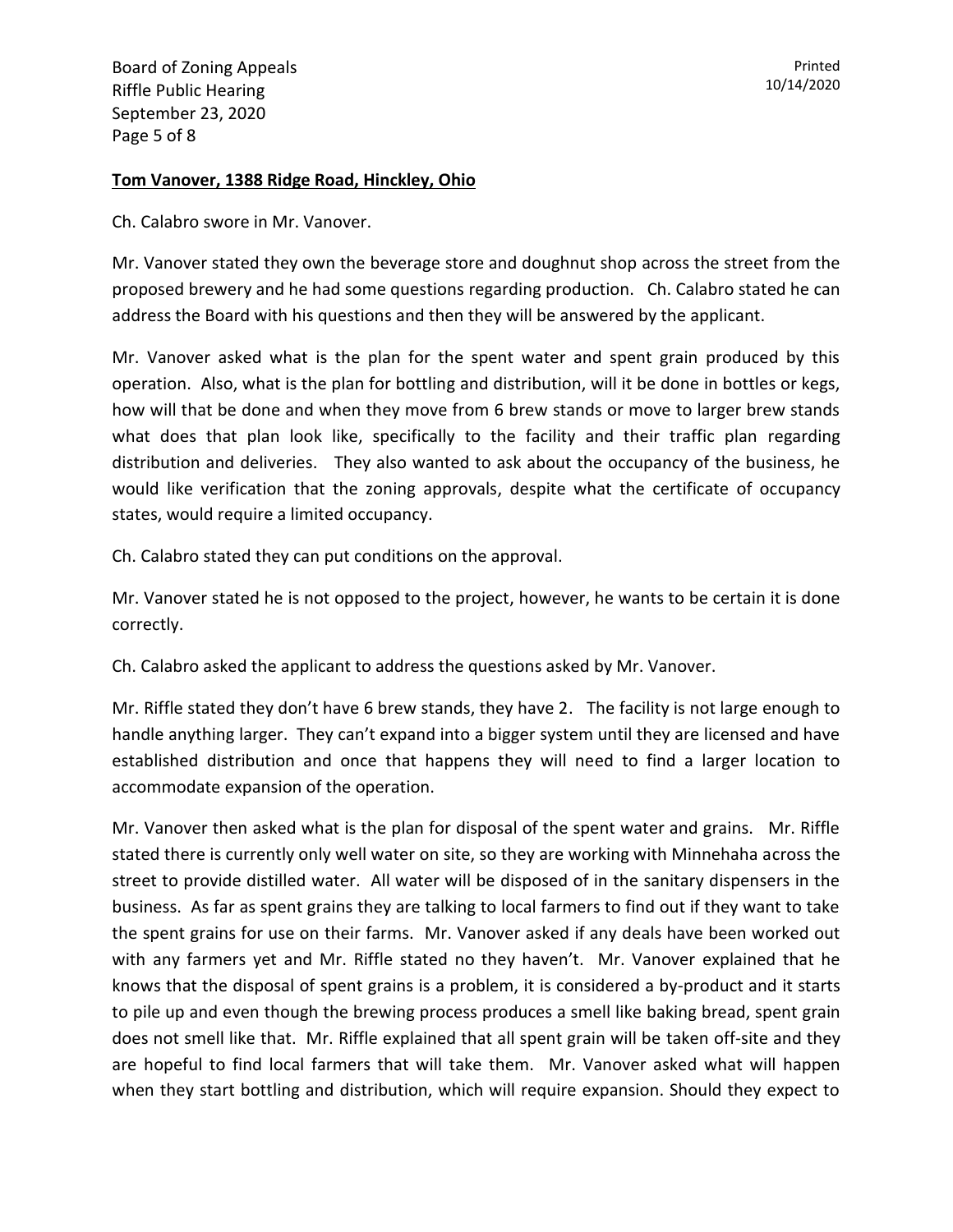Board of Zoning Appeals Riffle Public Hearing September 23, 2020 Page 6 of 8

see trucks pulling up in front of their facility at 1369 Ridge Road. Mr. Riffle stated there may be one truck initially, but that is not expected to happen at that location.

Ch. Calabro asked if they are currently brewing out of their private facility and Mr. Riffle stated that yes, they are. Ch. Calabro asked what quantity Mr. Riffle is currently brewing compared to what they plan to brew at this location. Mr. Riffle stated they are currently limited to 250 gallons per year per person before they have their license. Once they receive their license, they can brew up to 31 million gallons per year.

Ch. Calabro asked what Mr. Riffle believes they will be brewing at this location once they receive their license. Mr. Riffle stated if they brew every day for 365 days, they would produce about 13,000 gallons in a year with the equipment they currently have.

Ch. Calabro asked what they are doing currently with their spent grains. Mr. Riffle stated they are being disposed of in a garbage can in a facility that they have approval for and also using some for compost in his yard. Their plan is to work out an arrangement with local farmers to dispose of the spent grains.

Mr. Budd asked if they can currently sell beer before they get their license and Mr. Riffle stated they can have customers taste the beer, but they cannot sell it. Mr. Budd asked how long it will take to receive the license and Mr. Riffle stated it could be as quick as 90 days, but most likely 4-6 months, they are hoping to be open by Christmas this year.

Ch. Calabro asked about the reference to selling and Mr. Riffle stated they do intend to sell 6 packs so there will be some retail at the location. Mr. Clapper stated that none of this will happen until they get their license.

Ch. Calabro asked if the State has any requirements about the outside lighting. Mr. Riffle stated no.

Mr. Budd asked if anything would prevent them from getting a license.

Mr. Riffle stated all requirements must be satisfied before a license can be issued by the State and Federal agency and if that is not done properly a license won't be issued.

Mr. Budd asked if anyone from the State or Federal agency comes out to inspect the operation and Mr. Riffle stated he only knows what he has heard from other breweries, the Federal side won't but the State will come out to do the inspection and then report back to the Federal.

Ch. Calabro asked if there was anyone else from the audience that would like to contribute.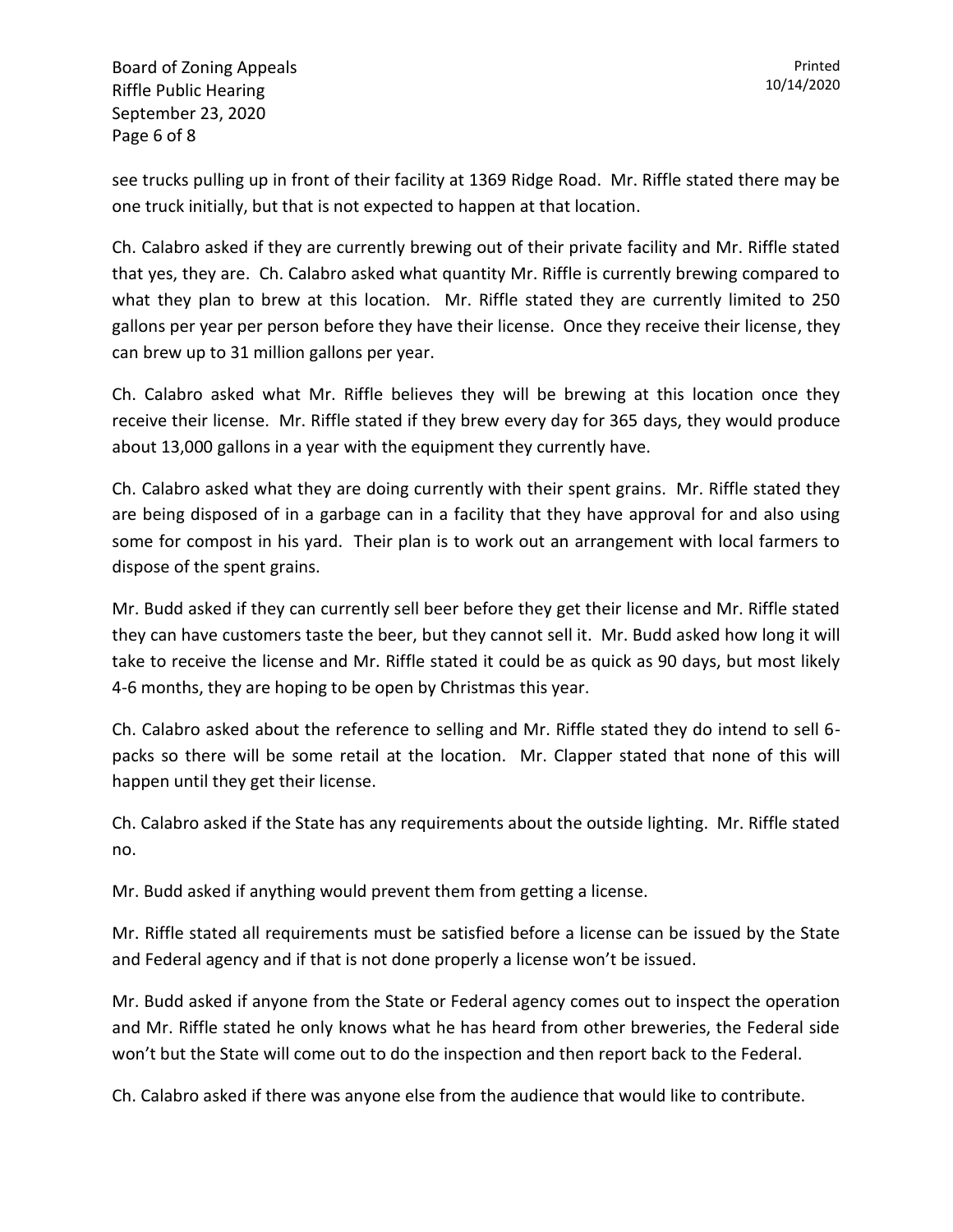## **Del Painting, 1144 Mattingly, Hinckley, OH**

Ch. Calabro swore in Mr. Painting.

Mr. Painting stated his family owns the property and he gave a brief history of the ownership of the property and a description of the building. He explained that there is a 2,000 gallon/day septic tank and they only use 200-400 gallons per day between the beauty shop and the grooming business. Mr. Painting explained that he contracts with a gentleman to come twice a week to monitor the septic system and then prepare a quarterly report regarding the septic system that has to be submitted to the Ohio EPA. Last year he spent \$10,000 to keep the septic system in perfect working condition. Mr. Painting stated that as the owner of the property he welcomes this business.

Ch. Calabro asked if anyone else has anything to contribute.

Ch. Calabro stated they should include a condition related to capacity and that all operations should be kept within the inside space, so no tastings are being done in the parking lot. Mr. Riffle stated their intention is to keep all brewing in the building, but they were hoping that if someone wanted to take a beer out back and sit at a picnic table on a nice day that would be allowed.

Mr. Hoop made a motion for a conditional use permit (AP0246) submitted by Hoppy Dude Brews, c/o Chad Riffle and Keith Clapper, tenants of 1369 Ridge Road, Suite B, Hinckley, Ohio (PPN 01603B43004) requesting a conditional use permit to operate Hoppy Dude Brews brewery tap room at the stated address above. Zoning Reference Ch. 6 Section 6.B.1 and 2 Business Districts and subsections 6.B.3.b.8 permitted use by a conditional use c tavern and bar night clubs of Hinckley Township Zoning Regulations. The conditions placed on the permit will be a maximum occupancy of 18 people and brewing and serving to remain inside the facility.

The motion was seconded by Mr. Zeleznak.

Ch. Calabro stated that any person adversely affected by a decision of the Board of Zoning Appeals may appeal to the Court of Common Pleas of Medina County on the ground the decision was unreasonable or unlawful and will have 30 days from the date of this meeting to appeal.